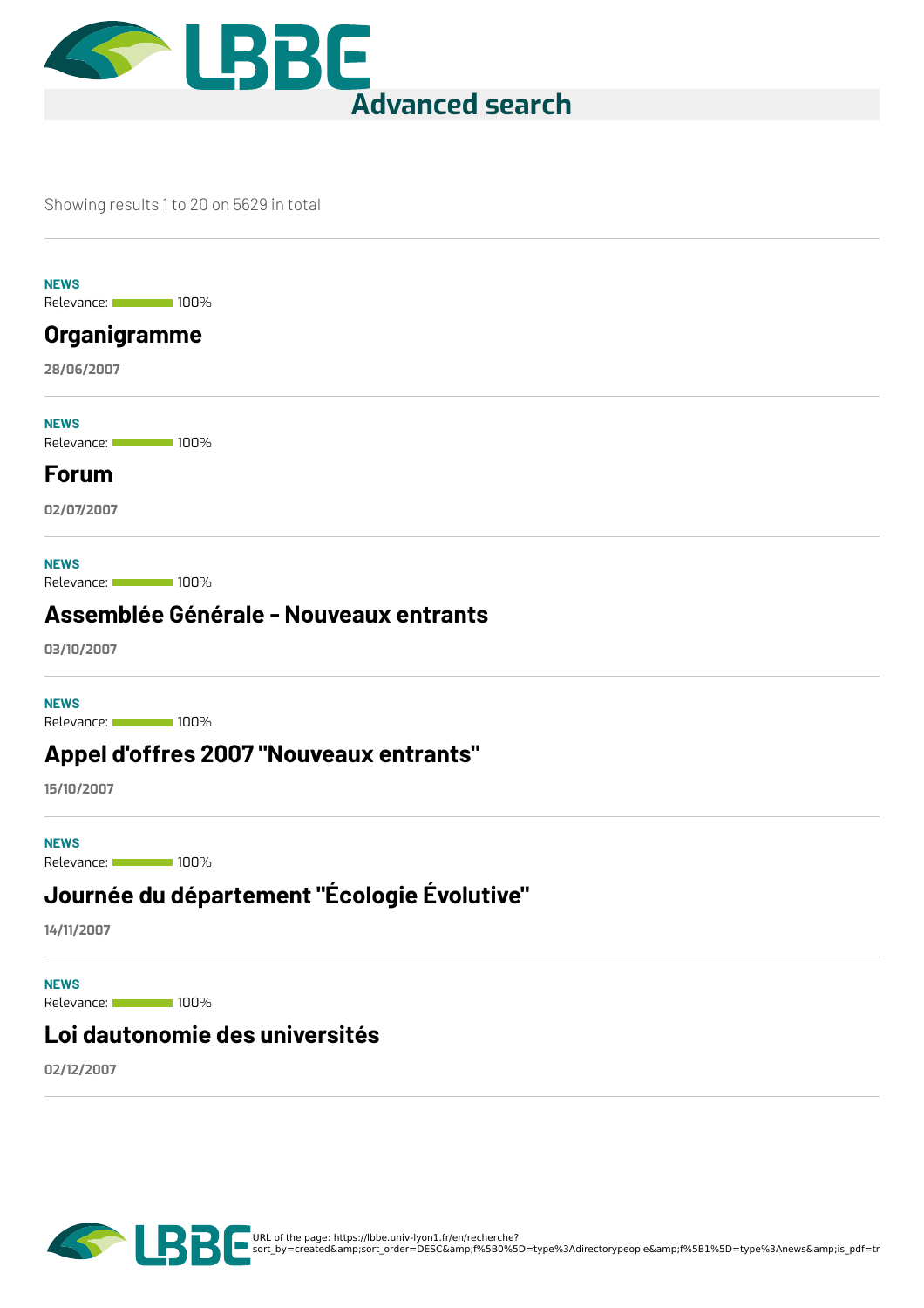

Relevance: 100% **NEWS**

### **Réunion annuelle du GDR « Génomique des [populations](https://lbbe.univ-lyon1.fr/en/node/5188) »**

**05/12/2007**

Relevance: 100% **NEWS**

#### **Conférence de Mme [Guérillot-Maire](https://lbbe.univ-lyon1.fr/en/node/5190)**

**20/12/2007**

**NEWS**

Relevance: 100%

### **Prix [Victor](https://lbbe.univ-lyon1.fr/en/node/5189) Noury**

**31/12/2007**

**NEWS**

Relevance: 100%

#### **[Developpeurs](https://lbbe.univ-lyon1.fr/en/node/5191) de paquetages R**

**01/01/2008**

**NEWS**

Relevance: 100%

### **RTRA : axe [épidémiologie](https://lbbe.univ-lyon1.fr/en/node/5194)**

**29/01/2008**

Relevance: 100% **NEWS**

#### **Journée du [département](https://lbbe.univ-lyon1.fr/en/node/5192) "Ecologie Evolutive"**

**29/01/2008**

**NEWS**

Relevance: 100%

### **[Journée](https://lbbe.univ-lyon1.fr/en/node/5193) de lIFR 41**

**06/02/2008**

**NEWS**

Relevance: 100%

### **[Assemblée](https://lbbe.univ-lyon1.fr/en/node/5195) Générale du laboratoire**

**11/02/2008**

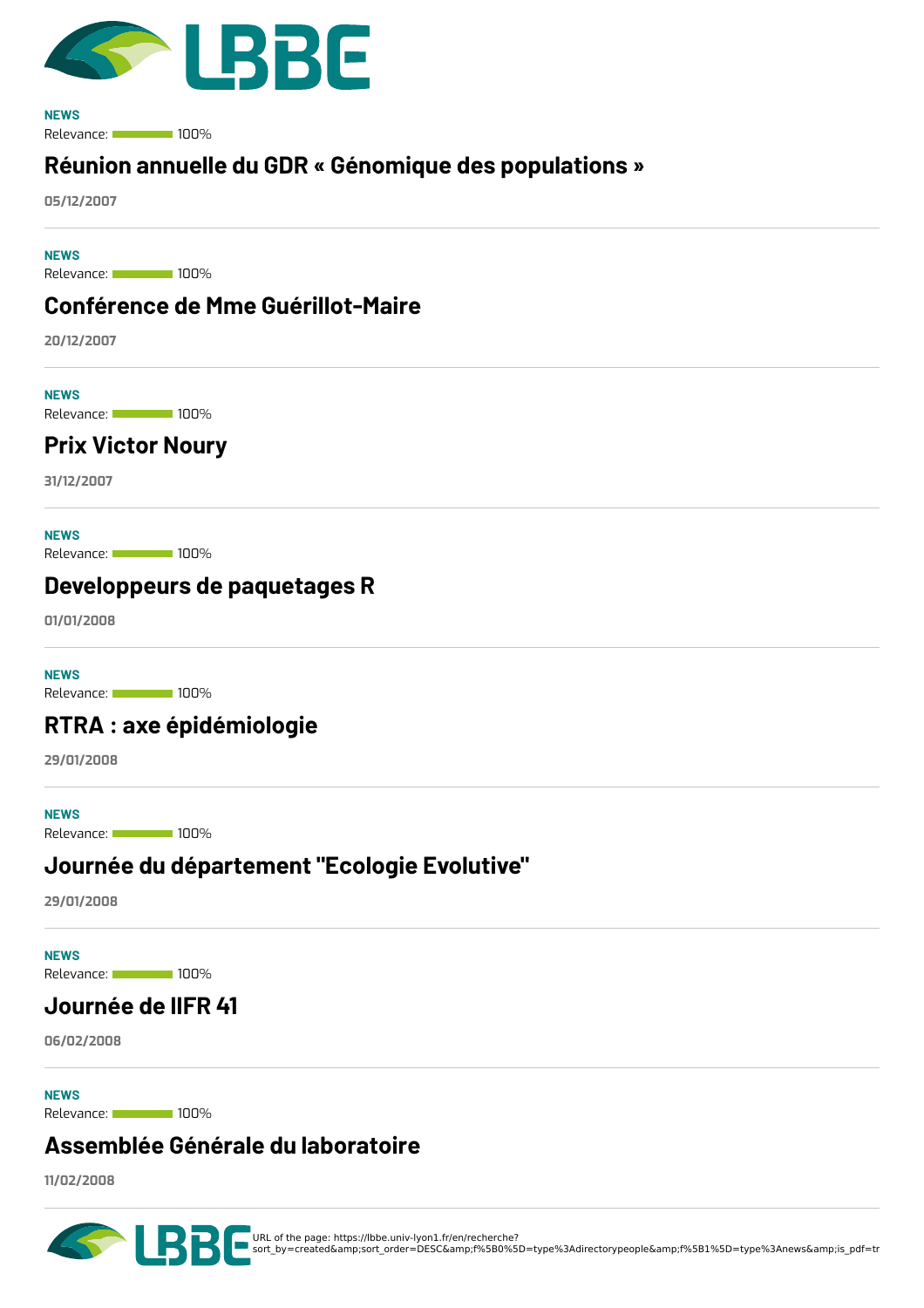

Relevance: 100% **NEWS**

### **Appel d'offres ["Nouveaux](https://lbbe.univ-lyon1.fr/en/node/5197) entrants"**

**29/02/2008**

Relevance: 100% **NEWS**

# **[Conseil](https://lbbe.univ-lyon1.fr/en/node/5196) d'UMR**

**03/03/2008**

**NEWS**

Relevance: 100%

### **Elections au Conseil [d'Administration](https://lbbe.univ-lyon1.fr/en/node/5199) de FInovI - Mardi 11 mars 2008**

**11/03/2008**

Relevance: 100% **NEWS**

## **L'UMR va 8nancer en 2008 4 projets de recherche ["nouveaux](https://lbbe.univ-lyon1.fr/en/node/5198) entrants"**

**28/03/2008**

**NEWS**

Relevance: 100%

#### **Offre Post-Doc - Date limite de dépôt des [candidatures](https://lbbe.univ-lyon1.fr/en/node/5200) : vendredi 28 mars 2008**

**28/03/2008**

Relevance: 100% **NEWS**

### **[Conseil](https://lbbe.univ-lyon1.fr/en/node/5203) UMR**

**17/06/2008**

**RESULTS FILTER**

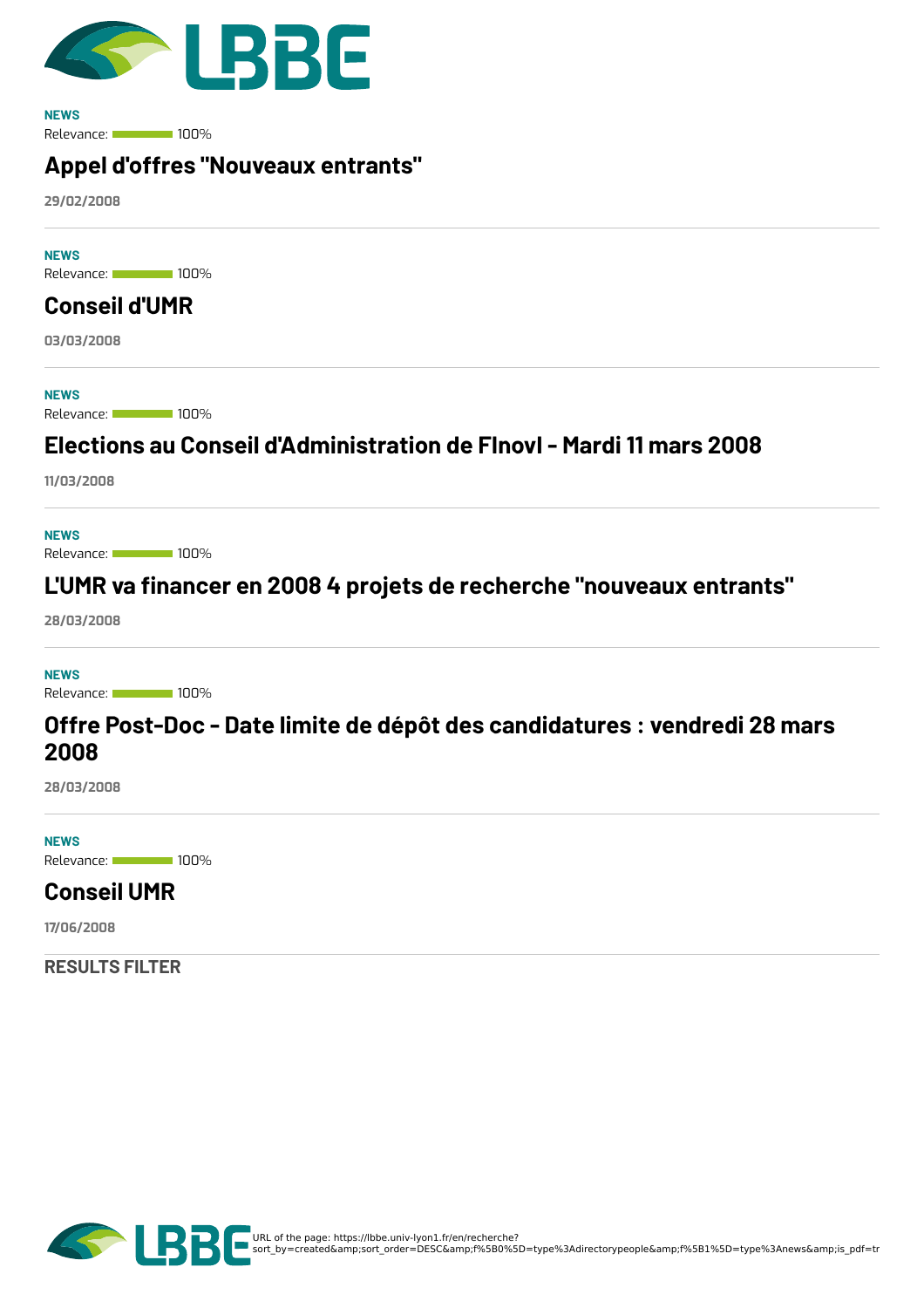

- [Basic](https://lbbe.univ-lyon1.fr/en/recherche?sort_by=created&%253Bsort_order=DESC&%253Bf%255B0%255D=type%253Adirectorypeople&%253Bf%255B1%255D=type%253Anews&%253Bis_pdf=true&f%255B0%255D=type%253Apage) page (79)
- [Department](https://lbbe.univ-lyon1.fr/en/recherche?sort_by=created&%253Bsort_order=DESC&%253Bf%255B0%255D=type%253Adirectorypeople&%253Bf%255B1%255D=type%253Anews&%253Bis_pdf=true&f%255B0%255D=type%253Adepartment) (5)
- [Directory](https://lbbe.univ-lyon1.fr/en/recherche?sort_by=created&%253Bsort_order=DESC&%253Bf%255B0%255D=type%253Adirectorypeople&%253Bf%255B1%255D=type%253Anews&%253Bis_pdf=true&f%255B0%255D=type%253Adirectorypeople) of people (228)
- > [Events](https://lbbe.univ-lyon1.fr/en/recherche?sort_by=created&%253Bsort_order=DESC&%253Bf%255B0%255D=type%253Adirectorypeople&%253Bf%255B1%255D=type%253Anews&%253Bis_pdf=true&f%255B0%255D=type%253Aevent) (733)
- > [News](https://lbbe.univ-lyon1.fr/en/recherche?sort_by=created&%253Bsort_order=DESC&%253Bf%255B0%255D=type%253Adirectorypeople&%253Bf%255B1%255D=type%253Anews&%253Bis_pdf=true&f%255B0%255D=type%253Anews) (338)
- > [Photo/video](https://lbbe.univ-lyon1.fr/en/recherche?sort_by=created&%253Bsort_order=DESC&%253Bf%255B0%255D=type%253Adirectorypeople&%253Bf%255B1%255D=type%253Anews&%253Bis_pdf=true&f%255B0%255D=type%253Agallery) gallery (1)
- > [Publications](https://lbbe.univ-lyon1.fr/en/recherche?sort_by=created&%253Bsort_order=DESC&%253Bf%255B0%255D=type%253Adirectorypeople&%253Bf%255B1%255D=type%253Anews&%253Bis_pdf=true&f%255B0%255D=type%253Apublications) (4227)
- $\sum_{i=1}^{n}$ (18)

#### **Par rubrique**

- [Recherche](https://lbbe.univ-lyon1.fr/en/recherche?sort_by=created&%253Bsort_order=DESC&%253Bf%255B0%255D=type%253Adirectorypeople&%253Bf%255B1%255D=type%253Anews&%253Bis_pdf=true&f%255B0%255D=rubrique%253ARecherche) (21)
- [Intranet](https://lbbe.univ-lyon1.fr/en/recherche?sort_by=created&%253Bsort_order=DESC&%253Bf%255B0%255D=type%253Adirectorypeople&%253Bf%255B1%255D=type%253Anews&%253Bis_pdf=true&f%255B0%255D=rubrique%253AIntranet)

(11)

- [Laboratoire](https://lbbe.univ-lyon1.fr/en/recherche?sort_by=created&%253Bsort_order=DESC&%253Bf%255B0%255D=type%253Adirectorypeople&%253Bf%255B1%255D=type%253Anews&%253Bis_pdf=true&f%255B0%255D=rubrique%253ALaboratoire) (11)
- [Recherche](https://lbbe.univ-lyon1.fr/en/recherche?sort_by=created&%253Bsort_order=DESC&%253Bf%255B0%255D=type%253Adirectorypeople&%253Bf%255B1%255D=type%253Anews&%253Bis_pdf=true&f%255B0%255D=rubrique%253ARecherche%20Recherche) Recherche (1)

#### **By creation date**

From (jj/mm/aaaa)

To (jj/mm/aaaa)





URL of the page: https://lbbe.univ-lyon1.fr/en/recherche?<br>sort\_by=created&amp;sort\_order=DESC&amp;f%5B0%5D=type%3Adirectorypeople&amp;f%5B1%5D=type%3Anews&amp;is\_pdf=tr